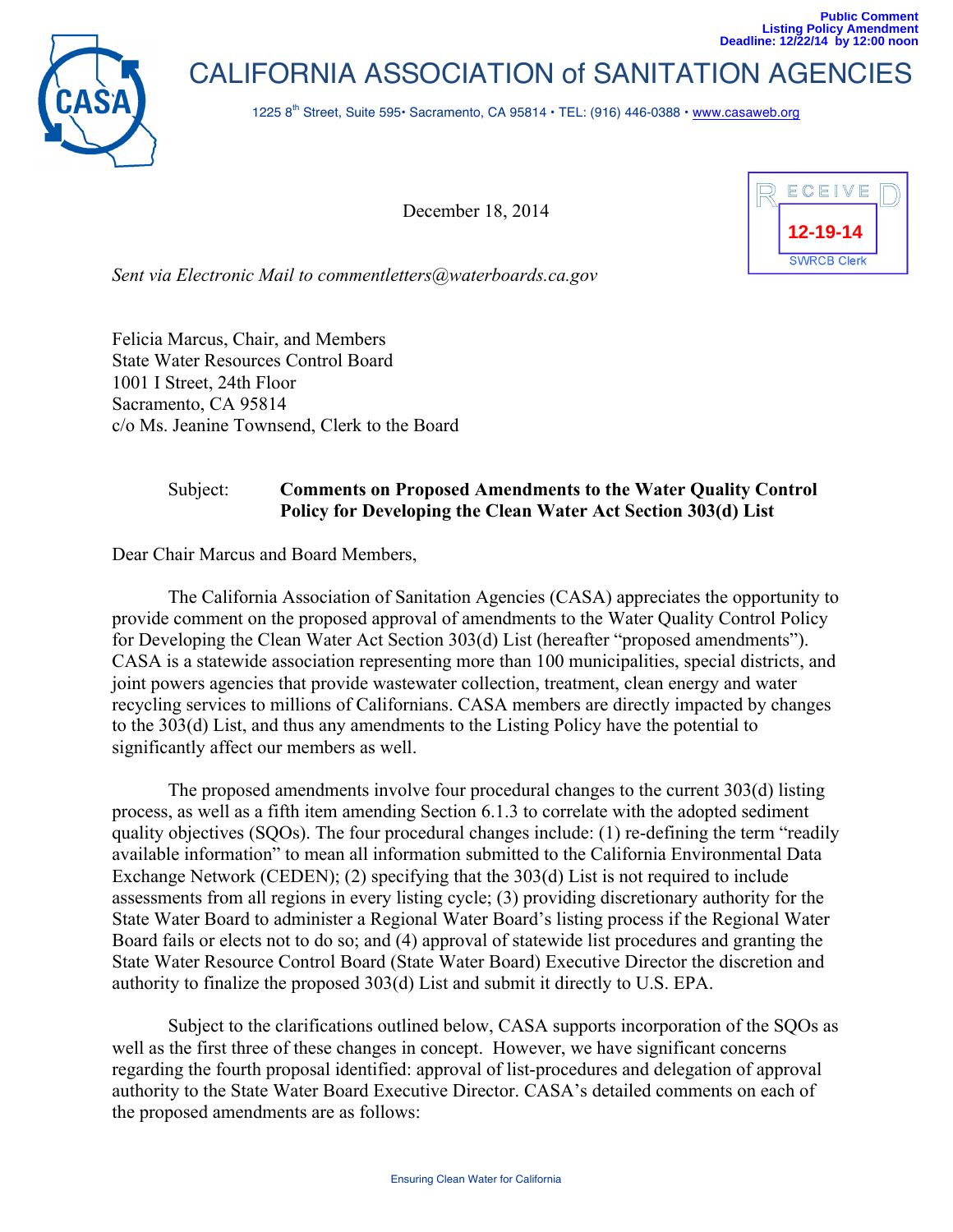## **Sediment Quality Objectives**

CASA supports incorporating the SQOs into the Water Quality Control Policy for Developing California's Clean Water Act Section 303(d) List. More specifically, we support the addition of language into "Section 6: Policy Implementation", which directs Regional Water Boards to use the methods and procedures outlined in the SQOs. However, CASA believes the SQO language is essential not only to Policy Implementation, but to listing and de-listing as well. Therefore, we request the same language be inserted as specific factors in "Section 3: California Listing Factors" and "Section 4: California Delisting Factors" in order to ensure the SQOs are applied correctly as part of the Listing Policy.

# **(1) Definition of "Readily Available information" and CEDEN Input**

The proposed amendments modify the definition of "readily available information" to mean all information submitted to the California Environmental Data Exchange Network (CEDEN). If CEDEN cannot accept a particular subset of data, the proposed amendments state that the State and Regional Water Boards *may* accept the data and information if it meets the formatting and quality assurance requirements detailed in the notice of solicitation for the current listing cycle. **(Proposed Listing Policy at Section 6.1.1)** While we appreciate that submittal and maintenance of relevant information in a centralized database can help streamline the listing and de-listing process, the amendments are written in such a way that the State and Regional Water Boards appear to have the discretion whether or not to use any data that cannot be uploaded into CEDEN. A stakeholder could encounter a circumstance where valuable information important to a listing or de-listing decision cannot be uploaded into CEDEN, and the State or Regional Water Board can opt not to accept that data for whatever reason. Therefore, CASA suggests that the proposed amendments state that the State and Regional Water Boards must accept the data as long as there is compelling justification as to why it cannot be uploaded to CEDEN and quality assurance requirements are met.

As a side note, the State Water Board requires National Pollutant Discharge Elimination System (NPDES) permittees to submit receiving water monitoring data to the California Integrated Water Quality System Project (CIWQS). In order to avoid duplicative efforts, CASA would like to emphasize the importance of the State Water Board developing and implementing a program that will automatically transfer NPDES monitoring data reported in CIWQS into CEDEN. Additionally, the State Water Board should migrate all data used for previous 303(d) listing evaluations into CEDEN in order to ensure consistent and holistic assessments in the future.

## **(2) Changes to 303(d) Listing Cycle**

The proposed amendments specify that the 303(d) List is not required to include assessments from all regions for every listing cycle. Instead, at the beginning of each listing cycle, the State Water Board will identify which Regional Water Board(s) should make listing recommendations for that cycle**. (Proposed Listing Policy at Section 6.1.2.1)** Currently, all nine Regional Water Boards assess waters in their jurisdiction every listing cycle. In general, CASA believes that providing the authority for Regional Water Boards to process 303(d) List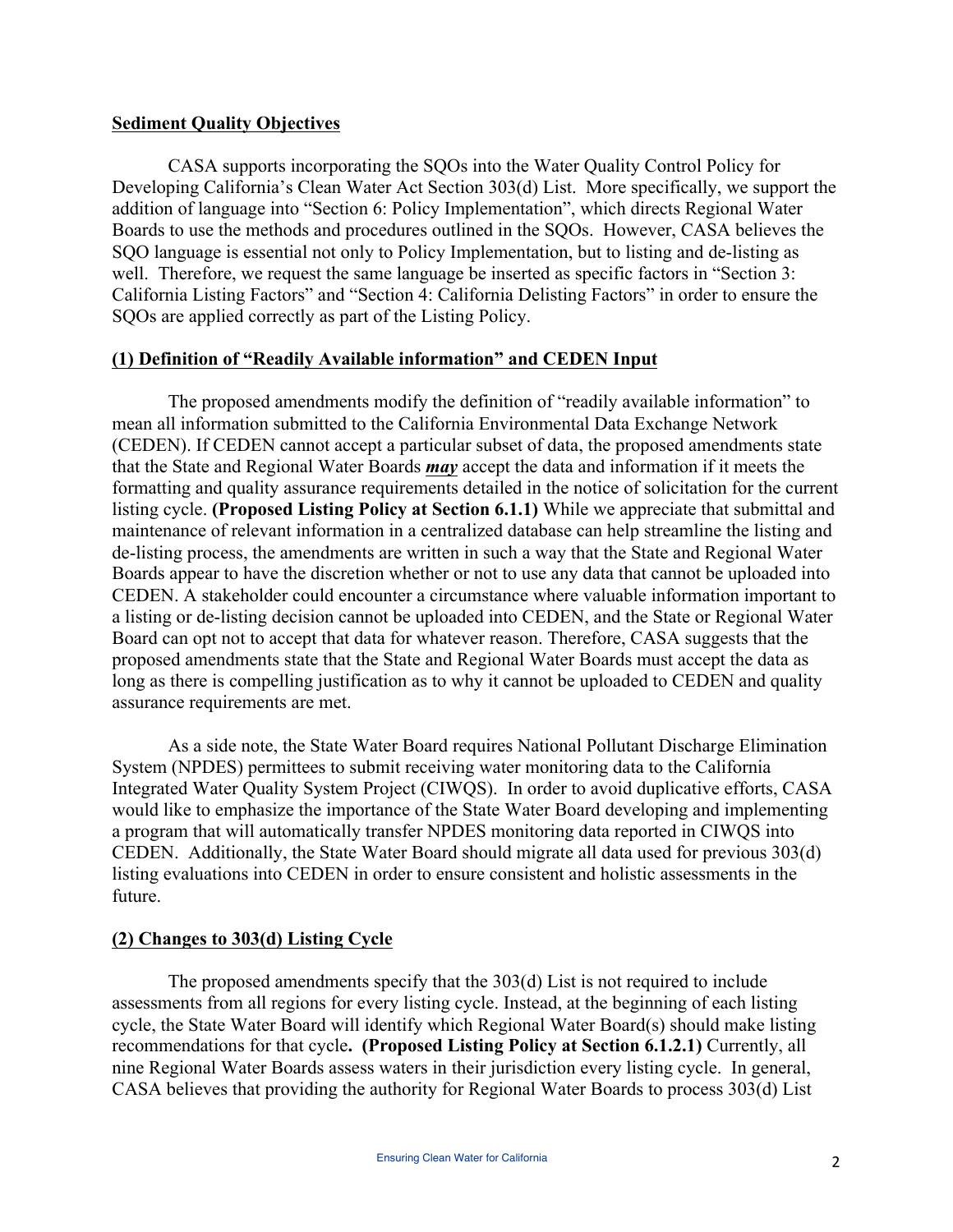changes on a rotating basis and not every single listing cycle is a positive change to the Listing Policy. Most of the straightforward listings have already been completed, and as such, it is inefficient and unnecessary for Regional Water Boards to conduct a formal listing process every single cycle. CASA requests, however, that the State Water Board solicit new data corresponding to each listing cycle, including the initial roll-out of the new listing cycles proposed in the California Integrated Report Update released in November 2013<sup>1</sup>. The last data solicitation period was 2010, and thus by the third rotation of the proposed listing cycle, several years of new data will be available for analysis.

Our other main concern with this new approach is that water bodies for which dischargers are seeking to *de-list* a water body could be inhibited if the region in question is on an "offcycle." The proposed amendments do contain a provision whereby a Regional Water Board that is "off-cycle" may administer the process for one or more water segments that would result in a direct listing change from the previous Listing Cycle. **(Proposed Listing Policy at Section 6.1.2.1)** However, there is no similar provision that might allow similar handling for a water body-specific de-listing proposal. Thus, we request that the Board consider including a mechanism in the Listing Policy for stakeholders to request consideration of listing changes offcycle.

#### **(3) State Water Board Option to Administer Listing Process**

The amendments would provide the State Water Board with the discretion to administer a Regional Water Board's assessment, evaluation, and listing recommendation process and approval on behalf of that region. **(Proposed Listing Policy at Section 6.2)** It is our understanding that change is designed to enable State Water Board staff to process listing updates in those regions where staff resources are limited. In general, CASA supports this change as it will help streamline the overall listing and de-listing process.

#### **(4) Approval of Statewide List-Procedures, Delegation of Authority to Executive Director**

Language was added to the Listing Policy to explain the procedures necessary for approval of the Statewide 303(d) List. **(Proposed Listing Policy at Section 6.3)** CASA supports the addition of this language to describe the process required for approval of the list; however, we believe two steps require modification. First, the proposed amendments state that the State Water Board *may* receive public comments concerning the Regional Water Board's proposed region-specific recommendations that are timely requested. It is important and necessary that stakeholders have the opportunity to provide comments. Therefore, this sentence should be revised to read "the State Water Board *shall* provide an opportunity for public comments". Second, the proposed amendments state that before the Executive Director or the State Water Board approves the section 303(d) list, the State Water Board shall provide advance notice and opportunity for public comment. CASA agrees with this process, but request that the sentence read "…shall provide advance notice, opportunity for public comment, *and written* 

 

 $1$  California Integrated Report [Clean Water Act Sections 303(D) and 305(B)] Update; Nick Martorano, Chief of Surface Water Quality Assessment Unit, State Water Resources Control Board; November 12, 2013.